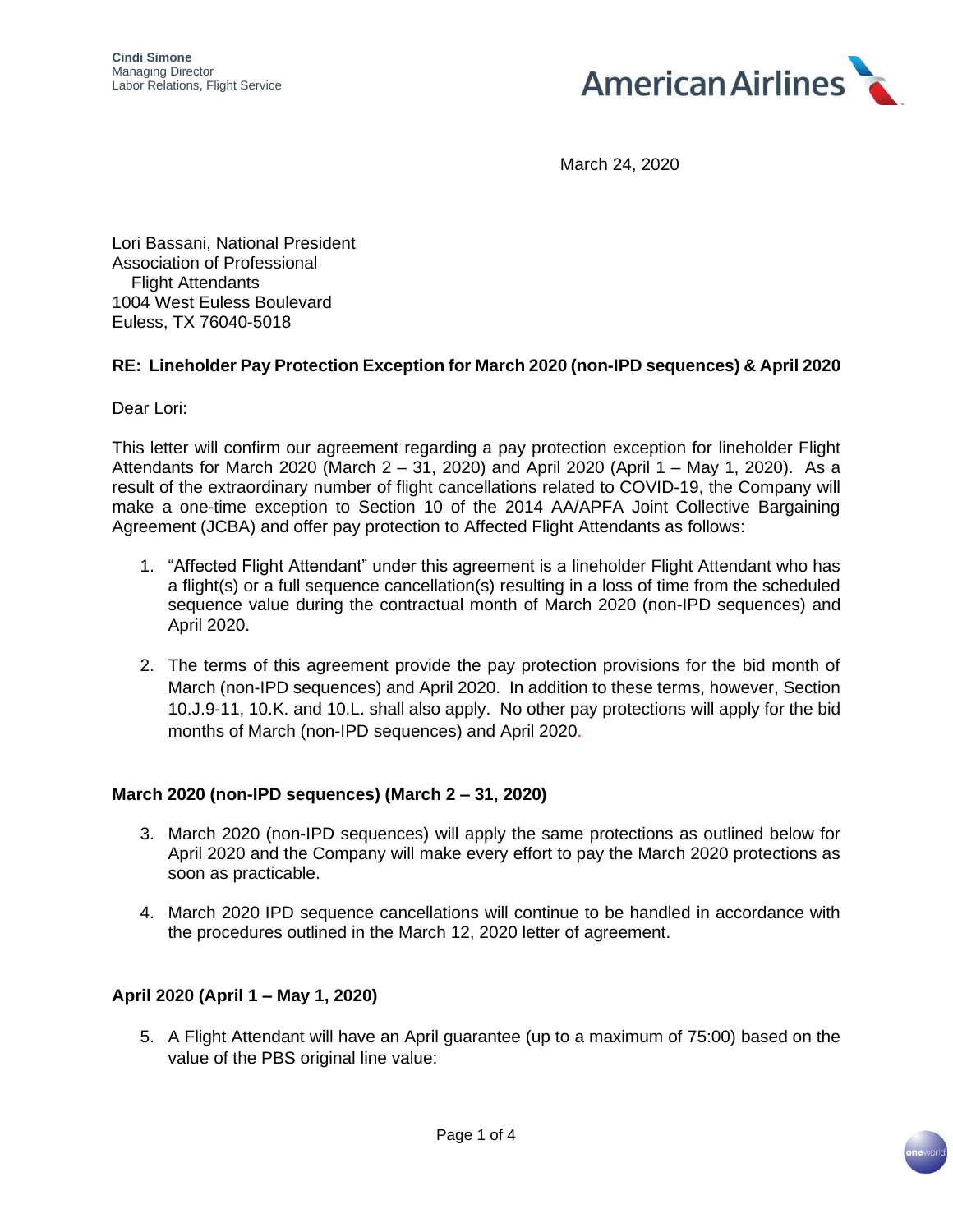| <b>PBS Original Line Value</b> | <b>April Guarantee</b>             |
|--------------------------------|------------------------------------|
| >75:00                         | 75:00                              |
| $>71:00 - 74:59$               | 71:00                              |
| 271:00                         | PBS Original Line Value minus 5:00 |

- 6. This pay protection exception is a line protection for lineholders and does not include premiums. The final protected amount will be calculated during monthly closeout for April 2020 by comparing the Pay Projection (PPROJ)\* including all trips flown (ETB, TTS, UBL, PBS), carryover time, vacation time, paid sick, etc.;
	- a. If PPROJ is greater than April guarantee, no action needed
	- b. If PPROJ is less than April guarantee, add the value of lost time (scheduled vs. actual sequence value) due to cancelled flight(s) within a sequence and full sequence cancellation(s) in an amount up to, but not exceeding April guarantee

*\* Any applicable Voluntary Extension (VE) and/or Red Flag Pay is paid separately and are not part of the comparison to the line value.*

# Example 1:

FA was awarded a PBS original line value of 80:00 and end of month projection of 68:00. The April guarantee was 75:00. FA's actual line includes a 9:00 loss of time due to flight cancellations. FA is paid the difference between the end of month projection of 68:00 and the April guarantee of 75:00, so 7:00 of the 9:00 loss of sequence value is applied to bring the FA to the 75:00 April guarantee.

| <b>PBS Original</b> | April            | <b>End of Month</b> | <b>Loss of Sequence</b>  | <b>Actual Pay</b> |
|---------------------|------------------|---------------------|--------------------------|-------------------|
| <b>Line Value</b>   | <b>Guarantee</b> | <b>Projection</b>   | <b>Value Due to CXLD</b> | <b>Protection</b> |
| 80:00               | 75:00            | 68:00               | 9:00                     | 7:00              |

## Example 2:

FA was awarded a PBS original line value of 80:00. The April guarantee was 75:00. FA's actual line includes a 15:00 loss of time due to flight cancellations. FA also dropped 2 trips worth 40:00. FA is paid the end of month projection of 25:00 plus the 15:00 loss of sequence value to bring the FA to 40:00 for the month.

| <b>PBS Original</b> | April            | <b>End of Month</b> | <b>Loss of Sequence</b>        | <b>Actual Pay</b> |
|---------------------|------------------|---------------------|--------------------------------|-------------------|
| <b>Line Value</b>   | <b>Guarantee</b> | <b>Projection</b>   | Value Due to CXLD   Protection |                   |
| 80:00               | 75:00            | 25:00               | 15:00                          | 15:00             |

# Example 3:

FA was awarded a PBS original line value of 80:00. The April guarantee was 75:00. FA's entire month cancels. FA is paid the difference between the end of month projection of 00:00 and April guarantee of 75:00, so 75:00 of the loss of sequence value is applied to bring the FA to 75:00 for the month.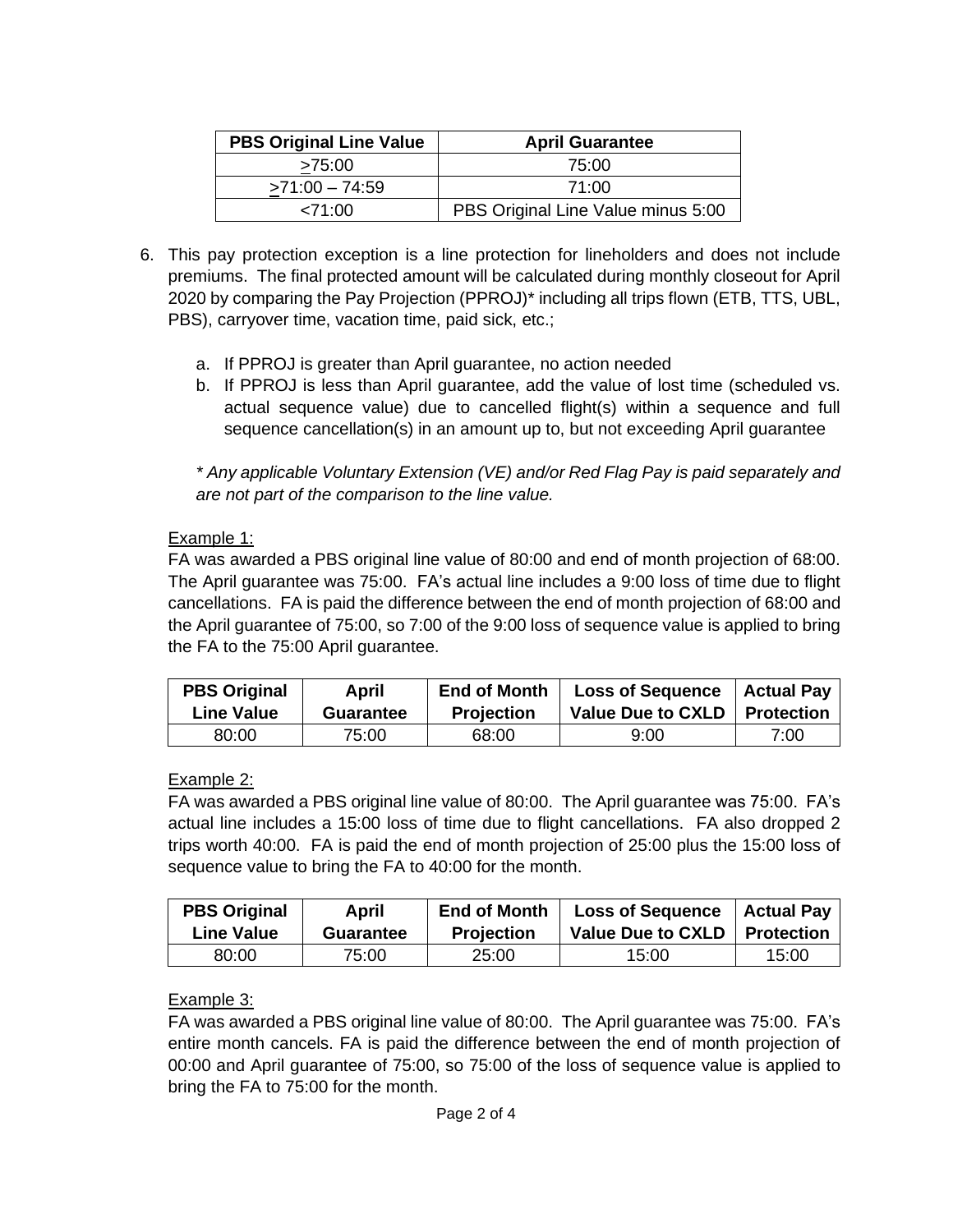

| <b>PBS Original</b> | April     | <b>End of Month</b> | Loss of Sequence   Actual Pay  |       |
|---------------------|-----------|---------------------|--------------------------------|-------|
| <b>Line Value</b>   | Guarantee | <b>Projection</b>   | Value Due to CXLD   Protection |       |
| 80:00               | 75:00     | 00:00               | 80:00                          | 75:00 |

### Example 4:

FA was awarded a PBS original line value of 55:00. The April guarantee was 50:00. FA has 15:00 loss of time due to flight cancellations. FA is paid the difference between the end of month projection of 40:00 and April guarantee of 50:00, so 10:00 of the loss of sequence value is applied to bring the FA to 50:00 for the month.

| <b>PBS Original</b> | April            | <b>End of Month</b> | <b>Loss of Sequence</b>        | <b>Actual Pay</b> |
|---------------------|------------------|---------------------|--------------------------------|-------------------|
| <b>Line Value</b>   | <b>Guarantee</b> | <b>Projection</b>   | Value Due to CXLD   Protection |                   |
| 55:00               | 50:00            | 40:00               | 15:00                          | 10:00             |

### **Flight Attendant requirements for March (non-IPD) and April pay protection**

7. There is no obligation to recover lost time and no Direct Connect required by the Flight Attendant to receive this pay protection.

#### **APFA agrees to the following:**

- 8. APFA agrees to a delayed opening for the TTS/ETB bidding process for April 2020.
- 9. APFA agrees to not file or move to arbitration any disputes regarding March (including March IPD) and/or April 2020 pay protections or bidding timelines related to this agreement, except any dispute to enforce this agreement.
- 10. APFA agrees the Company can use mass CCI notifications for schedule changes, including cancellations during the months of March and April 2020.
- 11. APFA agrees to allow the Company to adjust the May 2020 PBS bidding window as needed.

This agreement is non-precedent setting and non-referable. Also, it is understood that the provisions of the 2014 AA/APFA Joint Collective Bargaining Agreement, except as specifically modified or excepted by this letter, shall apply in all respects.